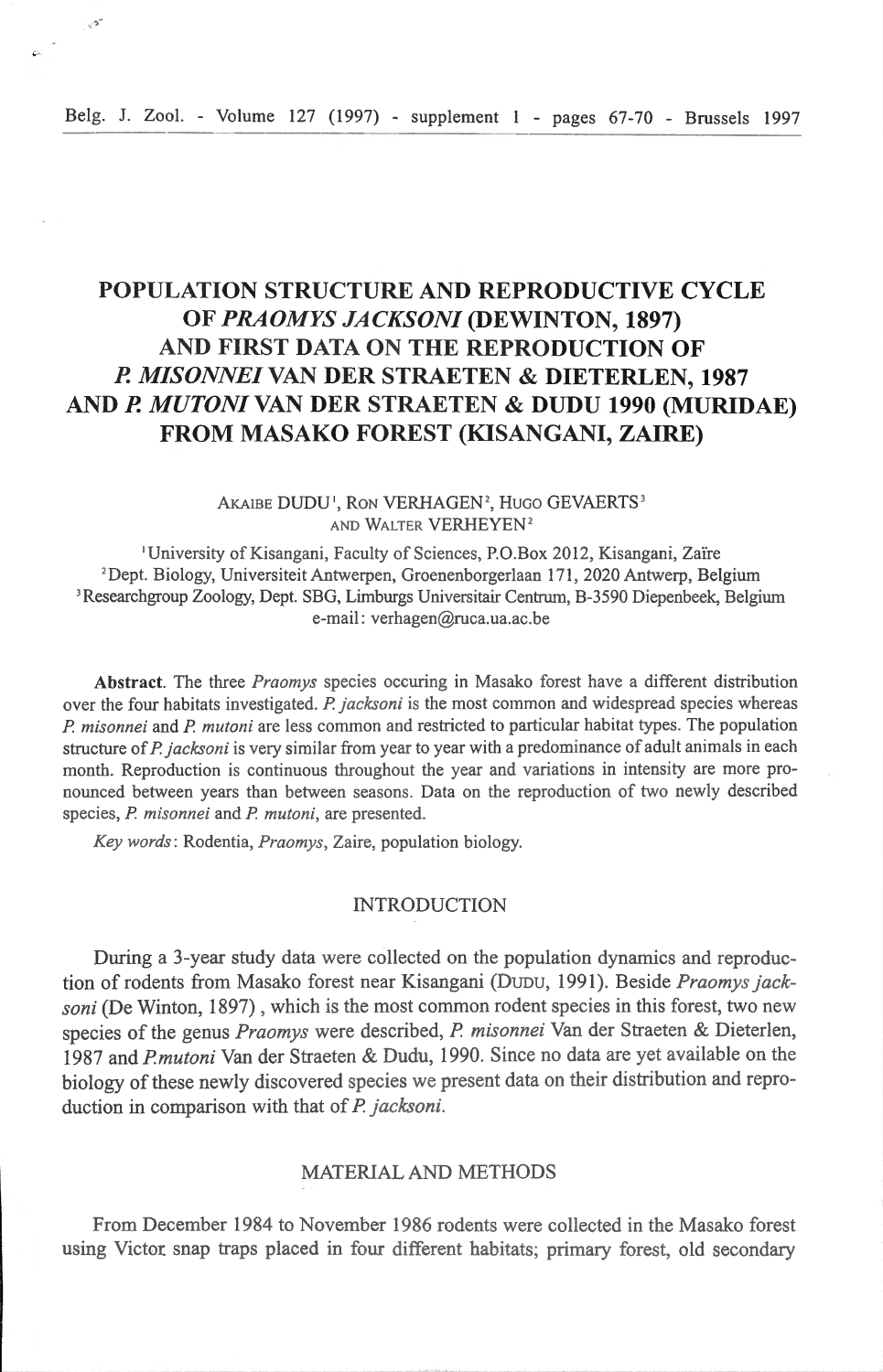-.

forest, fallow land and very wet habitats along rivers which are inundated periodically (Fig. 1).



Fig. 1. - Situation map of Masako forest with the different collecting sites.

According to their weight animais were grouped as juveniles, subadults and adults. Because only few individuals were collected of the last two species data were grouped into 3 month periods.

#### RESULTS

In total 938 *P jacksoni* (552 males: 386 females), 33 *P misonnei* (22 males: 11 females) and 34 *P mutoni* (21 males: 13 females) were captured.

In Table 1 the occurence of the three *Praomys* species in the different habitats is given. None of the species was evenly distributed over the four habitat types *(P. jacksoni*) c2 = 18.255 , p =0. 0003 ; *P missonei* c2 =9.12l , p = 0.0277 ; *P mutoni= l94.321 ,*  p=0.0000). *P. jacksoni* was the most common of the three *Praomys* species with a preference for fallow land and secondary forest. While *P. misonnei* was captured in all habitat types except riverine habitat, *P. mutoni* seems to occur primarily in this kind of habitat. Captures of *Pmutoni* in the other habitats were always situated close to small rivers. The distribution of the three species over the different habitat types was significantly different (Pearsons  $c2 = 250.9$ , df=6, p<0.0000).

The removal data reveal that the sex ratio of *P. jacksoni* is strongly male biased  $(n=938, s=0.59, X2=29.4, p<0.001)$ . In *Pmisonnei* and *P. mutoni* the sex ratio is also biased in favour of the males although not significantly (resp.  $sr = 0.67$  and  $sr = 0.62$ ).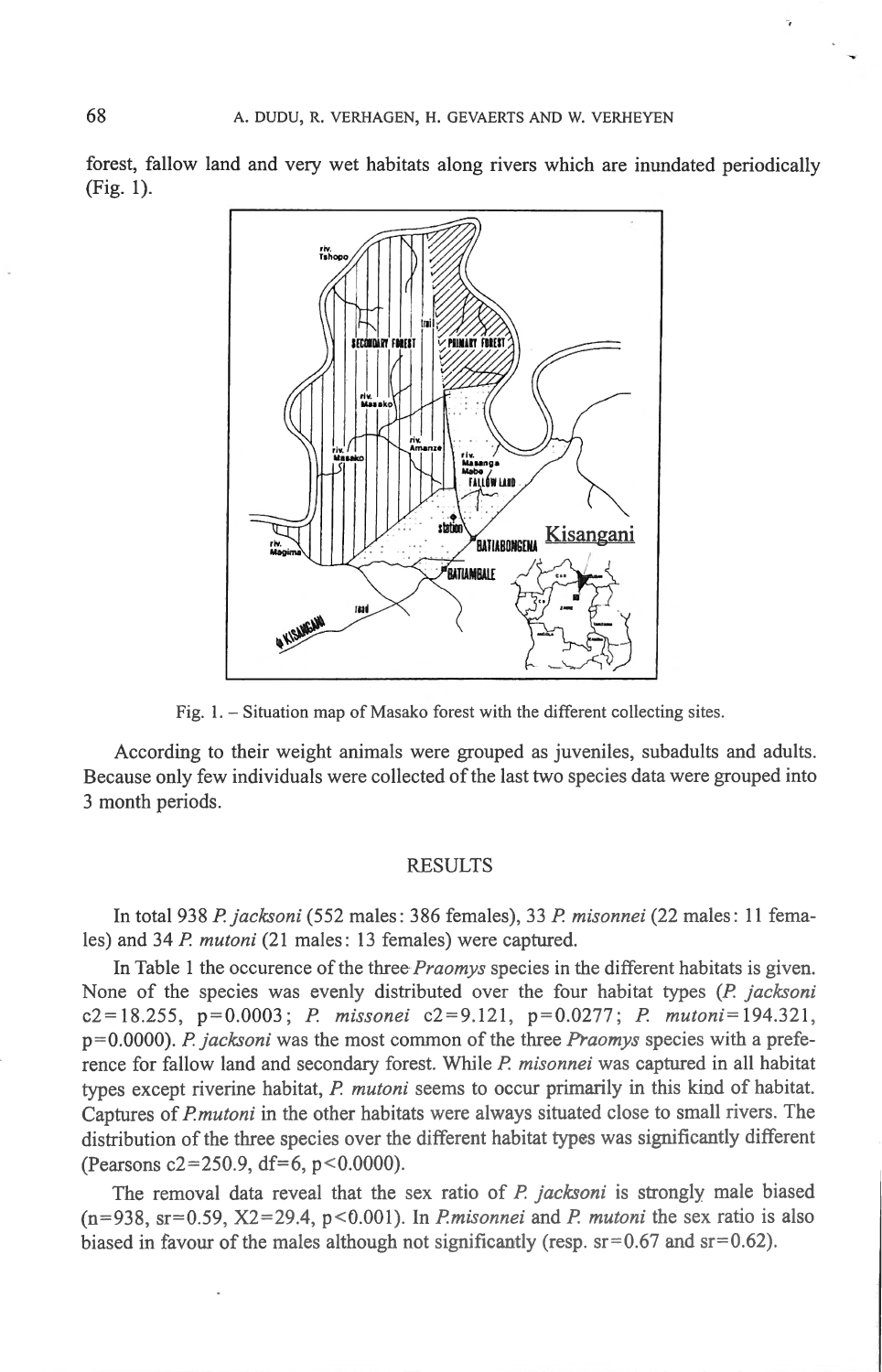3

| (number of captures per 100 trap nights between parenthesis) |             |             |             |           |
|--------------------------------------------------------------|-------------|-------------|-------------|-----------|
| Habitat                                                      | Trap nights | P. jacksoni | P. missonei | P. mutoni |
| Primary forest                                               | 800         | 47(5.9)     | 4(0.5)      | $0(-)$    |
| Secondary forest                                             | 6200        | 466(7.5)    | 22(0.4)     | 6(0.1)    |
| River borders                                                | 1300        | 57 (4.4)    | $0(-)$      | 27(2.1)   |
| Fallow land                                                  | 5400        | 405(7.5)    | 9(0.2)      | 1(0.02)   |
|                                                              |             |             |             |           |

TABLE 1

*Number of captures of the 3 Praomys species within the diffèrent habitat types* 

The weight distribution of the collected *P. jacksoni* indicates that all age groups are equally present throughout the year (Fig. 2).



Fig. 2. - Distribution of the different age classes of *Praomys jacksoni.* 

The percentage of sexually active adult males (scrotal) and females (perforated, pregnant or lactating) of *P jacksoni* is presented in Fig. 3. lt is clear that there is little or no seasonal variation in reproductive activity whereas differences between years are more pronounced. The few data that are available for the two other species also indicate that reproduction is continuous throughout the year.



Fig. 3. - Percentage of male and female *P. jacksoni* sexually active.